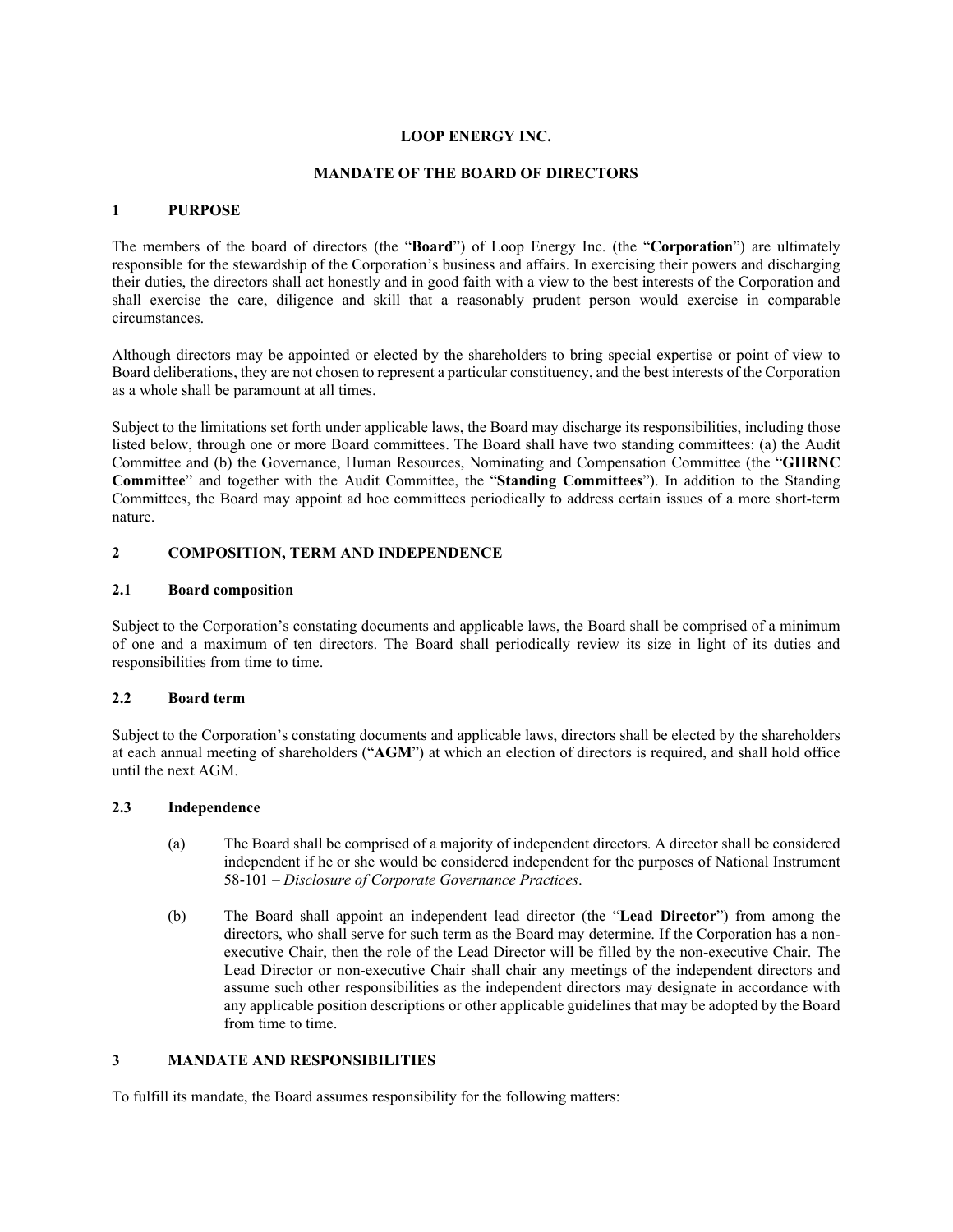# **3.1 Appointment of senior management**

- (a) The Board has the responsibility for (a) appointing the Chief Executive Officer ("**CEO**") and all other senior executives and delegating to the CEO and other senior executives the authority over the day-to-day management of the business and affairs of the Corporation, and (b) assessing the performance of the CEO, following a review of the recommendations of the GHRNC Committee. To the extent feasible, the Board shall satisfy itself as to the integrity of the CEO and other executive officers and that the executive officers create a culture of integrity throughout the Corporation.
- (b) The Board has the responsibility for determining the compensation to be paid to the CEO, and approving the compensation to be paid to all other executive officers following a review of the recommendations of the GHRNC Committee and of the CEO (with respect to the other executive officers' compensation).
- (c) The Board may, from time to time, delegate to executive officers the authority to enter into certain types of transactions, including financial transactions, subject to specified limits. Investments and other expenditures above the specified limits and material transactions outside the ordinary course of business shall be reviewed by, and subject to the prior approval of, the Board.
- (d) The Board oversees that appropriate succession planning programs are in place, including programs to appoint, train, develop and monitor senior management.

# **3.2 Strategic planning**

- (a) The Board has the responsibility for adopting a strategic planning process and approving and reviewing, on at least an annual basis, the strategic direction of the Corporation and its business, operational, and financial plans. Such strategic planning shall take into account, among other things, the opportunities and risks of the Corporation's business and affairs.
- (b) The Board has the responsibility for:
	- (i) adopting processes for monitoring the Corporation's progress toward its strategic and operational goals, and providing input and guidance to management in light of changing circumstances affecting the Corporation; and
	- (ii) taking action when the Corporation's performance falls short of its goals or when other special circumstances warrant.

# **3.3 Monitoring of financial performance and financial reporting**

The Board has the responsibility for:

- (a) approving the audited financial statements, interim financial statements and the notes and management's discussion and analysis accompanying such financial statements.
- (b) reviewing and approving material transactions outside the ordinary course of business and those matters which the Board is required to approve under the Corporation's constating documents or applicable laws, including the payment of dividends, the issuance, purchase and redemption of securities, the acquisitions and dispositions of material capital assets and material capital expenditures.
- (c) overseeing the accurate reporting of the financial performance of the Corporation to shareholders, other stakeholders and regulators (as applicable) on a timely basis; and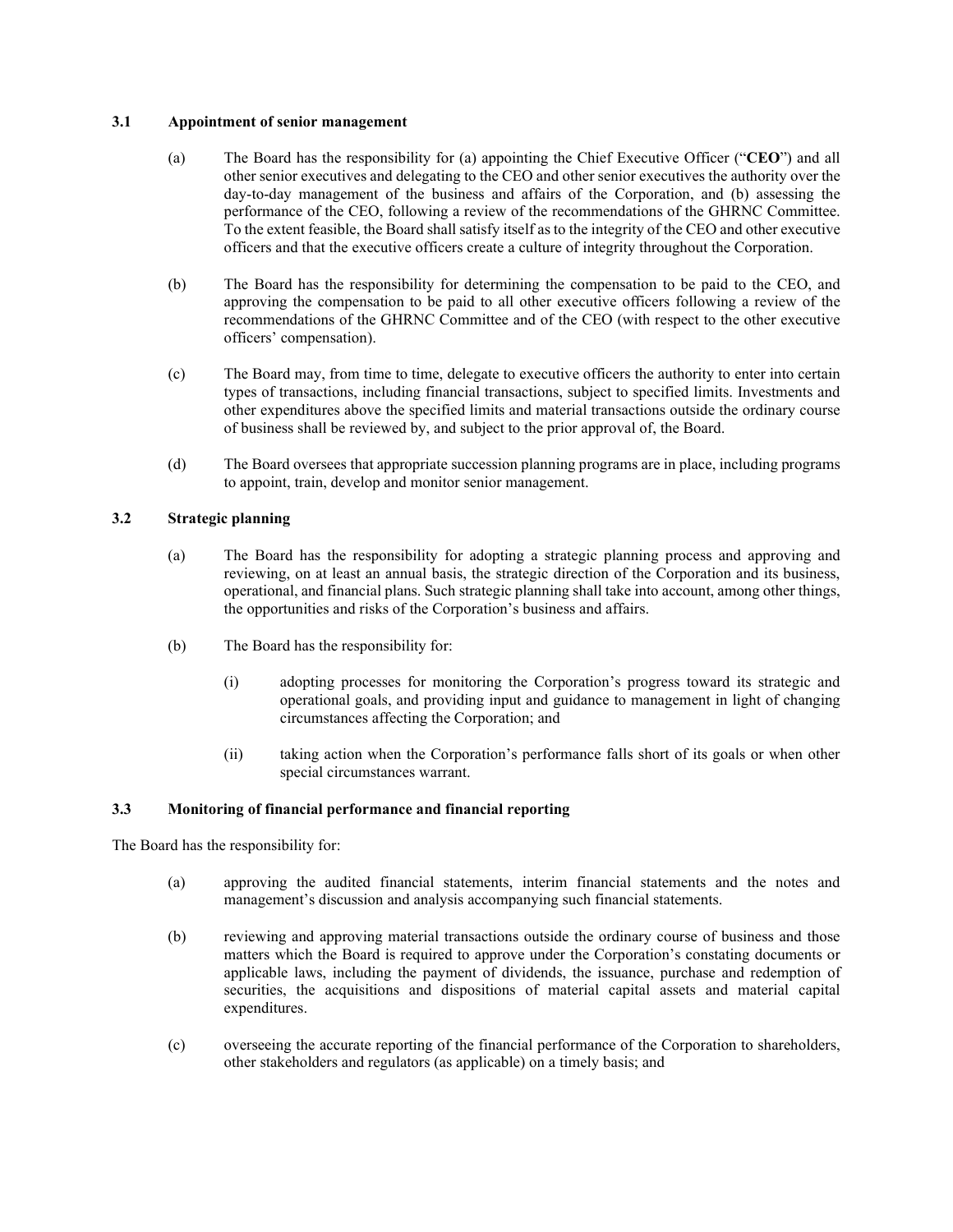(d) overseeing that the financial results are reported fairly and in accordance with generally accepted accounting standards and disclosure requirements under applicable laws.

## **3.4 Risk management**

The Board has the responsibility for:

- (a) identifying, in conjunction with management, the principal risks of the Corporation's business and ensuring the implementation of appropriate systems to effectively monitor and manage such risks, with a view to balancing such risks against the potential shareholder returns and the long-term viability of the Corporation; and
- (b) implementing a system of internal control measures, including management of all information systems, and ensuring that any remedial actions or adoption of new control measures are implemented effectively.

## **3.5 Corporate governance**

- (a) The Board has the responsibility for developing the Corporation's approach to corporate governance, including developing a set of corporate governance guidelines for the Corporation.
- (b) Following a review of the recommendations of the GHRNC Committee, the Board has the responsibility for approving and monitoring compliance with all of the Corporation's policies and procedures related to corporate governance.

### **3.6 Communications and stakeholder engagement**

The Board has the responsibility for adopting a communications policy which addresses, among other things:

- (a) the timely disclosure of any material changes, material facts and other developments that have a significant and material impact on the Corporation;
- (b) how the Corporation interacts with analysts, investors, other key stakeholders and the public;
- (c) determining who is authorized to communicate on behalf of the Corporation;
- (d) measures for the Corporation to comply with its continuous and timely disclosure obligations and to avoid selective disclosure;
- (e) understanding and enforcing the prohibition on tipping and restrictions on the purchase and sale of securities of the Corporation, including by insiders and other persons with a special relationship with the Corporation;
- (f) the management and use of electronic communications channels, including the Corporation's website;
- (g) reporting periodically, at least annually, to shareholders on its stewardship for the preceding year; and
- (h) the Corporation's development of stakeholder engagement programs and the implementation of systems which accommodate feedback from stakeholders.

# **3.7 Orientation and continuing education**

The Board has the responsibility for: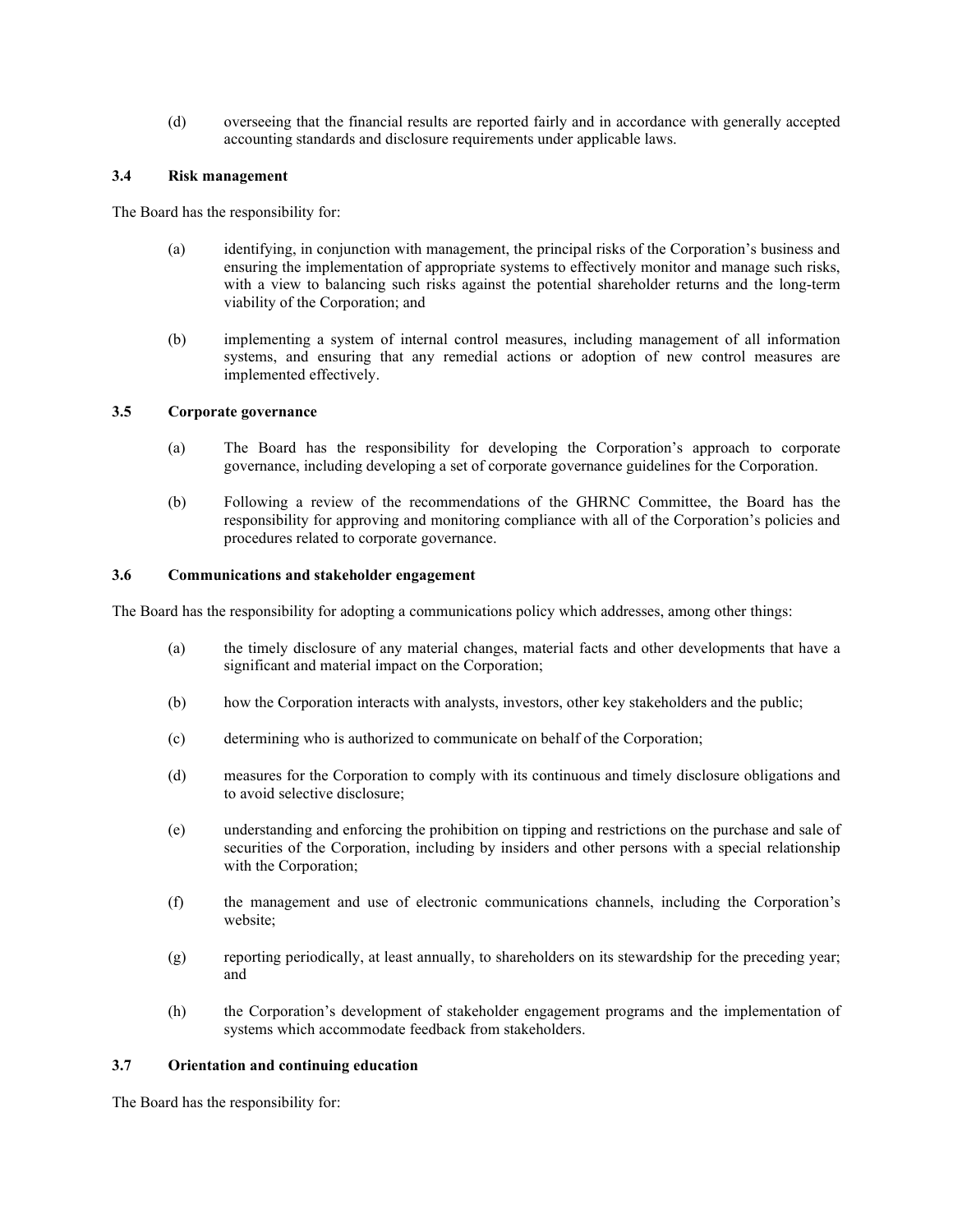- (a) developing a description of the expectations and responsibilities of directors, including basic duties and responsibilities with respect to attendance at Board meetings and advance review of meeting materials;
- (b) ensuring that all new directors receive a comprehensive orientation, that they fully understand the role and duties of the Board, as well as the contribution individual directors are expected to make (including the commitment of time and resources that the Corporation expects from its directors) and that they understand the nature, operation and strategic direction of the Corporation's business; and
- (c) providing continuing education opportunities for all directors, so that individuals may maintain or enhance their skills and abilities as directors, as well as ensuring that their knowledge and understanding of the Corporation's business, including opportunities and risks, remains current.

# **3.8 Nomination of directors**

In connection with the nomination or appointment of directors, the Board has the responsibility for reviewing periodically, at least annually, what competencies and skills the Board, as a whole, should possess, and assessing what competencies and skills each existing director possesses, identifying any gaps while taking into account the Corporation's strategic direction and changing needs. In the course of this process, the members of the Board shall identify the strengths in a director that would benefit the Board and then seek out individuals who may possess such strengths.

## **3.9 Board evaluation**

The Board has the responsibility for assessing periodically, at least annually, the Board, the Standing Committees and any other committee, and each individual director regarding his, her or its effectiveness and contribution. Such assessment will consider, in the case of the Board or any Standing Committee or any other committee, its performance against its mandate or charter and, in the case of an individual director, his or her attendance and against the competencies and skills each individual director is expected to bring to the Board.

The Chair of the Board, together with the independent Lead Director, if any, shall be responsible for assessing the effectiveness of the Board as a whole as well as individual Board members.

# **3.10 Role and responsibilities of the Chair of the Board**

In addition to the duties and responsibilities of the Board generally, the Chair of the Board has the duties and responsibilities set out below.

### (a) *Working with Management*

The Chair has the responsibility to:

- (i) act as the principal sounding board, counselor and confidant for the CEO, including helping to review strategies, define issues, maintain accountability, and build relationships;
- (ii) in co-operation with the CEO, assist in representing the Corporation both internally and externally, including as a designated spokesman;
- (iii) regularly communicate and ensure the CEO is aware of concerns of the Board, shareholders, other stakeholders and the public; and
- (iv) assess, in conjunction with the GHRNC Committee and the Board, the performance of the CEO and other executive officers, and provide input with respect to compensation and succession.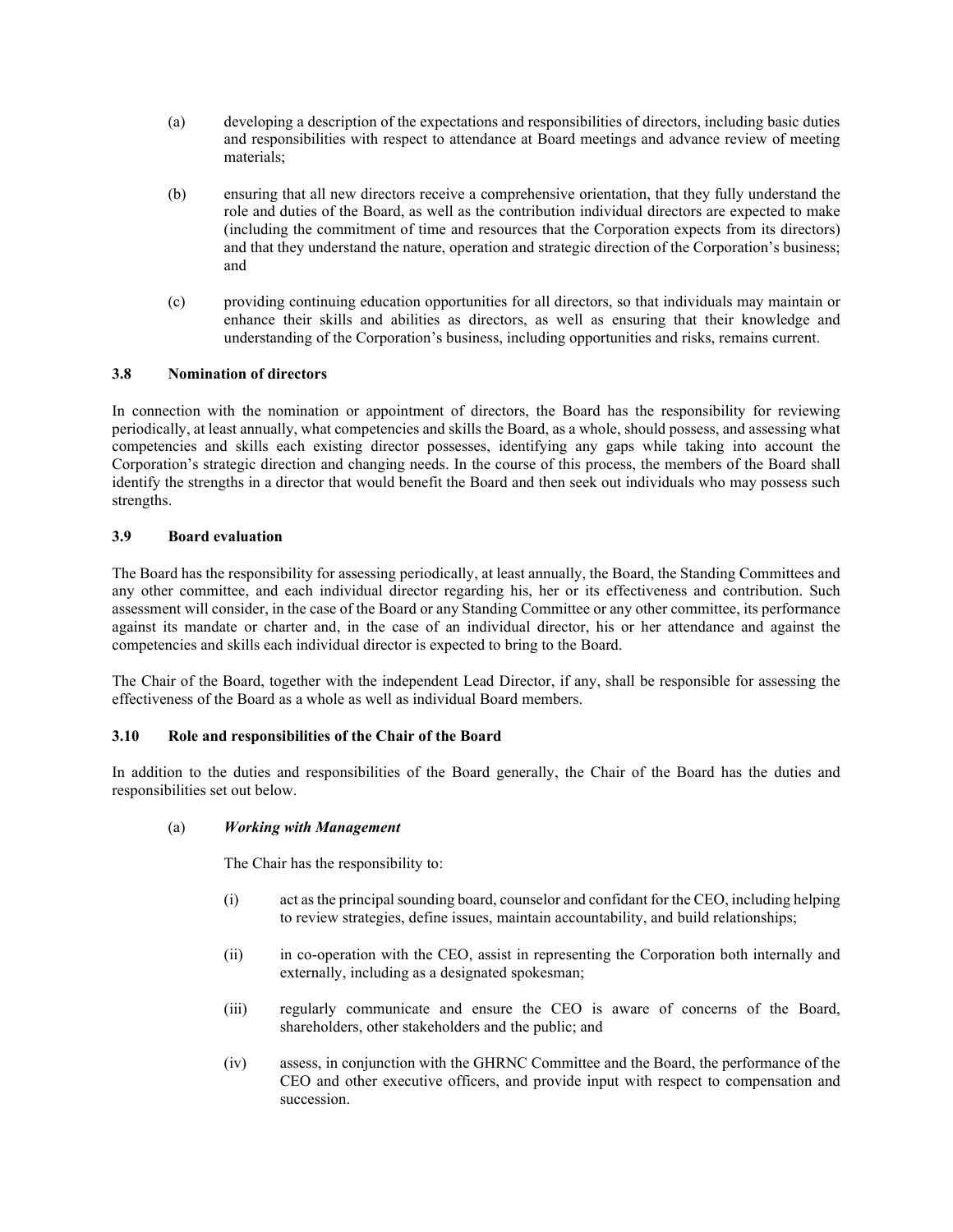# (b) *Managing the Board*

The Chair has the responsibility to:

- (i) chair the Board;
- (ii) ensure the Board is aware of its obligations to the Corporation, shareholders, management, other stakeholders and lead the Board in carrying out such obligations pursuant to applicable law;
- (iii) establish, in conjunction with the GHRNC Committee, the frequency of Board meetings and review such frequency from time to time, as considered appropriate or as requested by the Board;
- (iv) recommend the committees of the Board and their composition, review the need for, and the performance and suitability of such committees and make such adjustments as are deemed necessary from time to time;
- (v) ensure the co-ordination of the agenda, information packages and related events for Board meetings;
- (vi) ensure the Board receives adequate and regular updates from the CEO and executive officers on all material issues relating to the Corporation;
- (vii) act as a liaison and regularly communicate with all directors and committee chairs to coordinate input from directors, and optimize the effectiveness of the Board and its committees; and
- (viii) in conjunction with the GHRNC Committee, review and assess director attendance, performance and compensation as well as the size and composition of the Board.

# **3.11 Corporate policies**

The Board shall adopt and periodically review policies and procedures designed to ensure that the Corporation and its directors, officers and employees comply with all applicable laws, rules and regulations and conduct the Corporation's business ethically and with honesty and integrity.

# **4 MEETINGS**

# **4.1 Meetings**

Directors are expected to attend, in person or via tele- or video-conference, all meetings of the Board and the committees upon which they serve, to come to such meetings fully prepared, and to remain in attendance for the duration of the meeting. Where a director's absence from a meeting is unavoidable, the director should, as soon as practicable after the meeting, contact the Chair, the CEO, or the Secretary for a briefing on the substantive elements of the meeting.

Subject to the Corporation's constating documents and applicable laws, the time at which and the place where the meetings of the Board shall be held, the calling of meetings and the procedure at such meetings shall be determined by the Chair. The Board shall meet as many times as it considers necessary to carry out its responsibilities effectively and shall, in any event, meet at least once per quarter. Meetings of the Board will also include in-camera meetings of the independent members of the Board without management present.